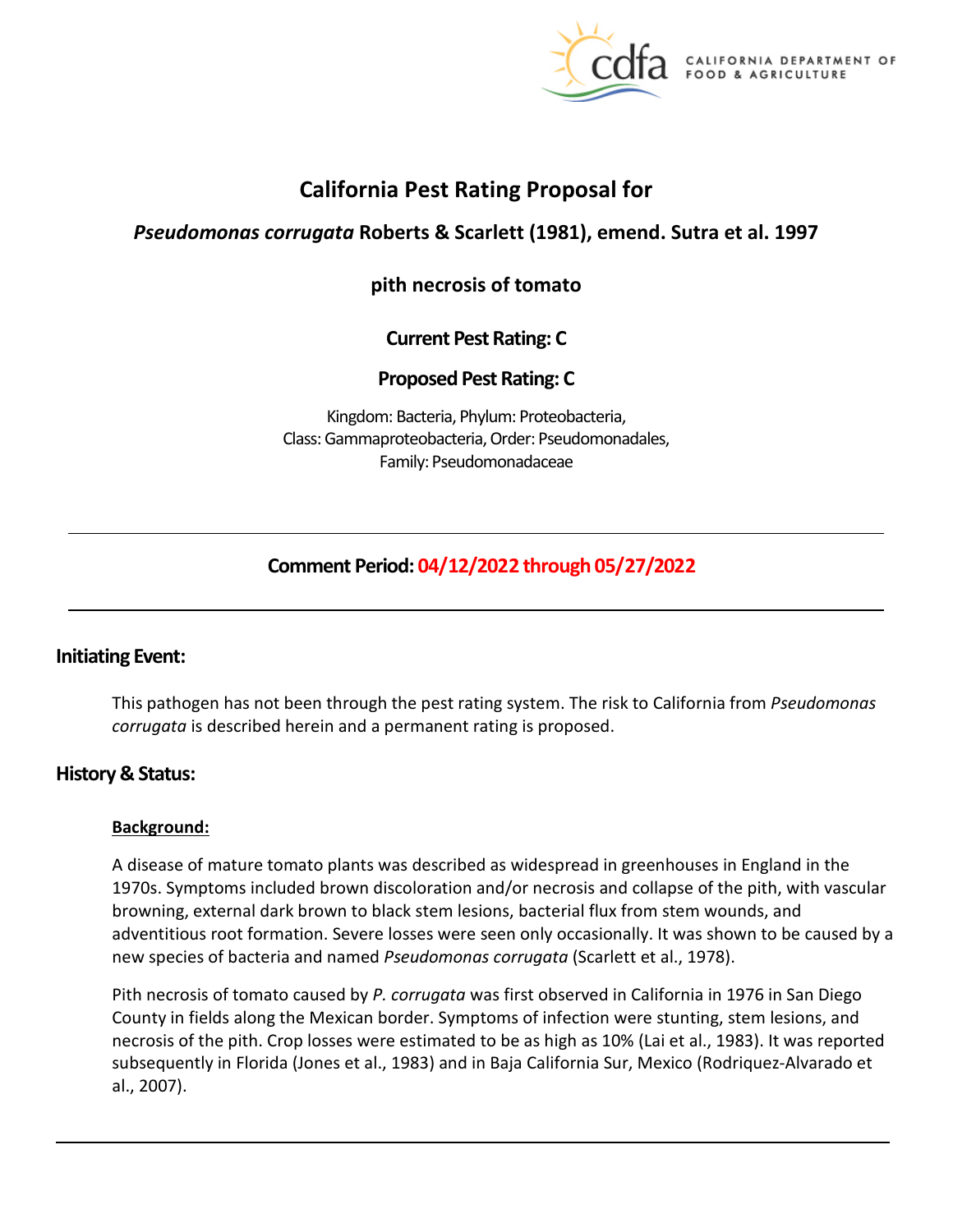

*Pseudomonas corrugata* has been successfully tested as a biological control agent in different pathosystems. Its efficacy as a biological control agent seems linked to its elevated rhizosphere colonizing competence. It has in vitro antimicrobial activity against a long list of microorganisms (Gramnegative and Gram-positive bacteria, Chromista, yeast, and fungi). It is able to compete by producing substances possessing antimicrobial activity and probably also by competing for iron through siderophore corrugation. Potentially it could be used in other fields, such as the production of commercial biomolecules with a wide range of application including bioremediation (Catara, 2007).

*Hosts: Pseudomonas corrugata* is a ubiquitous bacterium and has been isolated from a wide variety of sources. The main host that can develop serious disease is tomato (*Solanum lycopersicum*). Peppers (*Capsicum annuum*), *Chrysanthemum* spp. and *Geranium* spp. are also hosts that develop disease symptoms. *Pseudomonas corrugata* has been isolated from the rhizosphere and various plant parts on crops such as alfalfa, beans, broccoli, canola, cucumber, grapevine, potatoes rice, strawberry, and wheat, where it can grow without causing apparent symptoms in all of these.

*Symptoms*: This is a disease that affects mature tomato plants. Infections are evident when the first trusses ripen on the tomato plants. Initially, only slight wilting in the hottest part of the day with chlorosis at the apex. Dark, water-soaked areas may be present on the epidermis and may extend along the entire stem. Under ideal conditions, it can infect up to 100% of a susceptible crop leading to severe economic losses. (CABI, 2022).

Occasionally, traces of bacterial ooze can be observed on wounds including leaf scars. The stems can develop long, conspicuous adventitious roots even 1–2 m above the soil. The most characteristic symptom of the disease is stem pith necrosis. The pith may appear as: necrotic, dry and slightly disaggregated in the core; hydropic, white or dark hard core and necrotic in the areas near the xylem; disaggregated due to the formation of ladder-like cavities. In advanced stages, the xylem becomes necrotic. The disease starts from the base of the stem and works up to the leaf stems and bunches. Necrosis can also affect the taproot and, occasionally, the rootlets (Davis et al., 2013; Jones et al., 2016).

Symptoms on pepper and chrysanthemum are similar to those observed on tomato. Injections of a bacterial suspension of some isolates of *P. corrugata* have caused pith necrosis in eggplant, bean, celery, cucumber, melon, pea, tobacco, and zucchini (Catara et al., 2002).

*Transmission:* The bacteria overwinter in plant debris in the soil, in dried diseased leaves, and on seed. Bacteria are carried to the leaves by rain splashing, by wind, or they may be accidentally spread during handling of the plants. This is especially a problem for greenhouse grown tomatoes and peppers that are handled frequently during training, staking, tying, pollinating, and harvesting. High humidity or a film of moisture must be present for infections to occur and for the development of epidemics. Bacteria enter the leaf through stomata, hydathodes, and wounds (Jones et al., 2016). *Pseudomonas corrugata* is soilborne and can be found in flowers, fruits, and seeds of tomatoes (Cirvilleri et al., 2008).

*Damage Potential:* Bacterial pith necrosis is considered an important problem in tomatoes and peppers worldwide. Usually, it is referred to as a mild and opportunistic pathogen with 1-10% of plants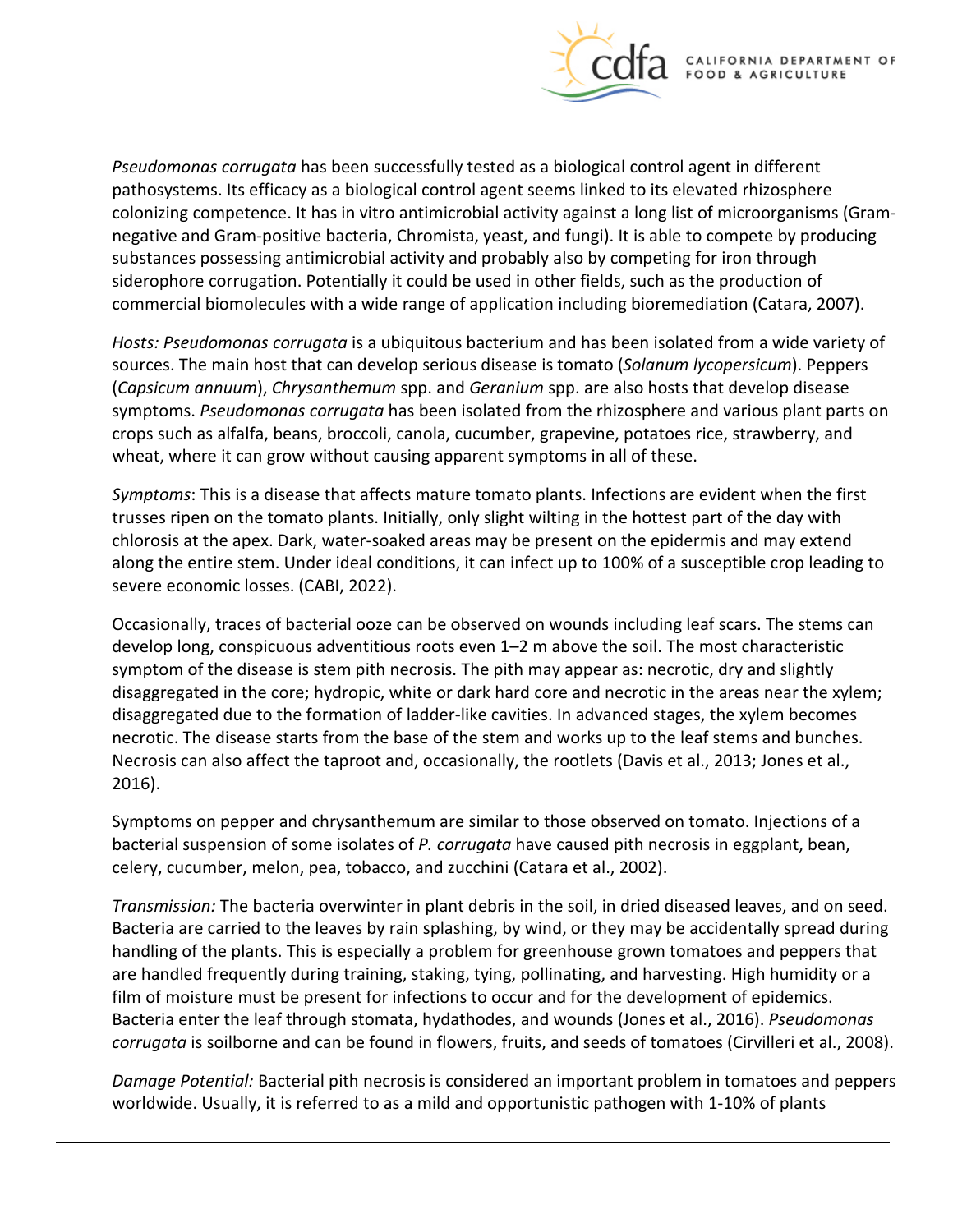

affected, although individual plantings or greenhouses may suffer higher losses (Catara et al., 2002; Lai et al., 1983). Co-infection with multiple *Pseudomonas* spp., all proven to cause similar symptoms on tomato, complicates the ability to estimate damage potential for each species individually (Trantas et al., 2015; Xu et al., 2013).

**Worldwide Distribution**: Africa: *Egypt, South Africa, Tanzania*. Asia: *India, Israel, Japan, Philippines, Saudi Arabia, Syria, Turkey*. Europe: *Albania, Belarus, Czechia, Denmark, France, Germany, Greece, Hungary, Italy, Latvia, Lithuania, North Macedonia, Norway, Poland, Portugal, Russia, Serbia and Montenegro, Spain, Sweden, Switzerland, United Kingdom*. North America*: Canada, Mexico, United States* (California, Florida, Louisiana, Massachusetts, North Carolina, Ohio, Washington). Oceania: *Australia, New Zealand*. South America: *Argentina, Brazil* (CABI-ISC, 2022)

#### **Official Control:** None

**California Distribution**: In California, tomato and pepper pith necrosis is seen primarily in greenhouses but can occur in fresh market tomato fields in the southern part of the state, and occasionally, but rarely, in Central Valley tomatoes (Davis et al., 2013). There are additional records on lettuce and geranium (CDFA PDR database).

#### **California Interceptions:** None

The risk *Pseudomonas corrugata* would pose to California is evaluated below.

# **Consequences of Introduction:**

**1) Climate/Host Interaction:** this pathogen is likely to be found wherever its hosts are grown. For tomatoes it has been found most often in southern San Diego County fields, and statewide in tomato greenhouses.

Evaluate if the pest would have suitable hosts and climate to establish in California.

- **Score**: **2**
- Low (1) Not likely to establish in California; or likely to establish in very limited areas.
- **- Medium (2) may be able to establish in a larger but limited part of California.**
- High (3) likely to establish a widespread distribution in California.
- **2) Known Pest Host Range:** There are several hosts where it is a naturally infecting pathogen: tomatoes, peppers, chrysanthemums and geraniums. It has been isolated as an endophyte from many more.

Evaluate the host range of the pest.

**Score: 2** 

- Low (1) has a very limited host range.
- **- Medium (2) has a moderate host range.**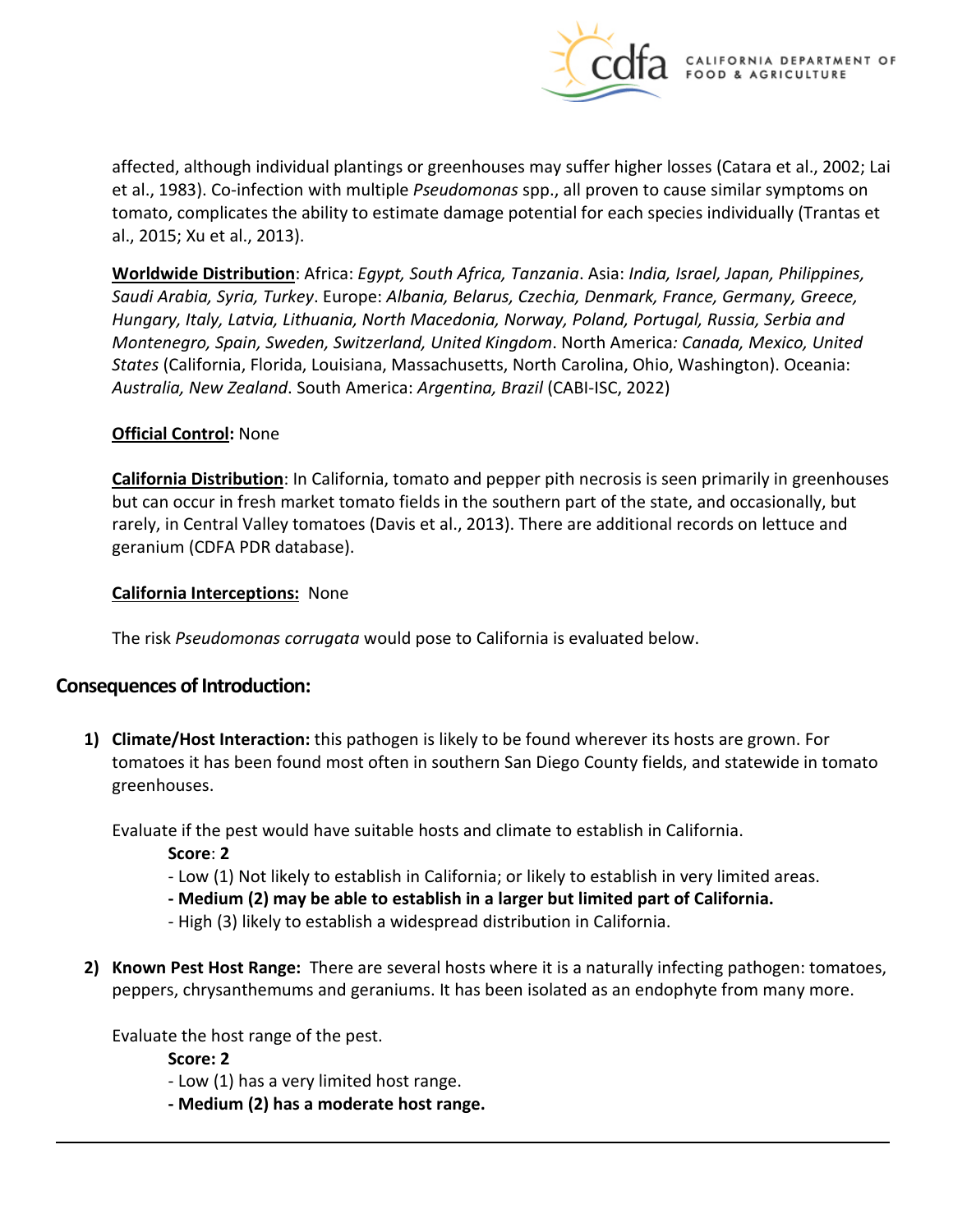

- High (3) has a wide host range.

**3) Pest Reproductive Potential:** Bacterial pathogens multiply exponentially under favorable conditions. However, they require moisture on the leaf or stem surface to infect, which limits their potential in dry climates.

Evaluate the natural and artificial dispersal potential of the pest.

**Score: 2** 

- Low (1) does not have high reproductive or dispersal potential.
- **- Medium (2) has either high reproductive or dispersal potential.**
- High (3) has both high reproduction and dispersal potential.
- **4) Economic Impact:** Modest losses are reported in tomatoes and peppers in most situations. However, in a highly favorable environment, losses can be considerable.

Evaluate the economic impact of the pest to California using the criteria below.

#### **Economic Impact: 2**

- **A. The pest could lower crop yield.**
- **B. The pest could lower crop value (includes increasing crop production costs).**
- C. The pest could trigger the loss of markets (includes quarantines).
- D. The pest could negatively change normal cultural practices.
- E. The pest can vector, or is vectored, by another pestiferous organism.
- F. The organism is injurious or poisonous to agriculturally important animals.
- G. The organism can interfere with the delivery or supply of water for agricultural uses.

#### **Economic Impact Score**: **2**

- Low (1) causes 0 or 1 of these impacts.
- **- Medium (2) causes 2 of these impacts.**
- High (3) causes 3 or more of these impacts.
- **5) Environmental Impact:** No impacts have been reported as to date it has only affected agronomic crops.

Evaluate the environmental impact of the pest to California using the criteria below

### **Environmental Impact:**

- A. The pest could have a significant environmental impact such as lowering biodiversity, disrupting natural communities, or changing ecosystem processes.
- B. The pest could directly affect threatened or endangered species.
- C. The pest could impact threatened or endangered species by disrupting critical habitats.
- D. The pest could trigger additional official or private treatment programs.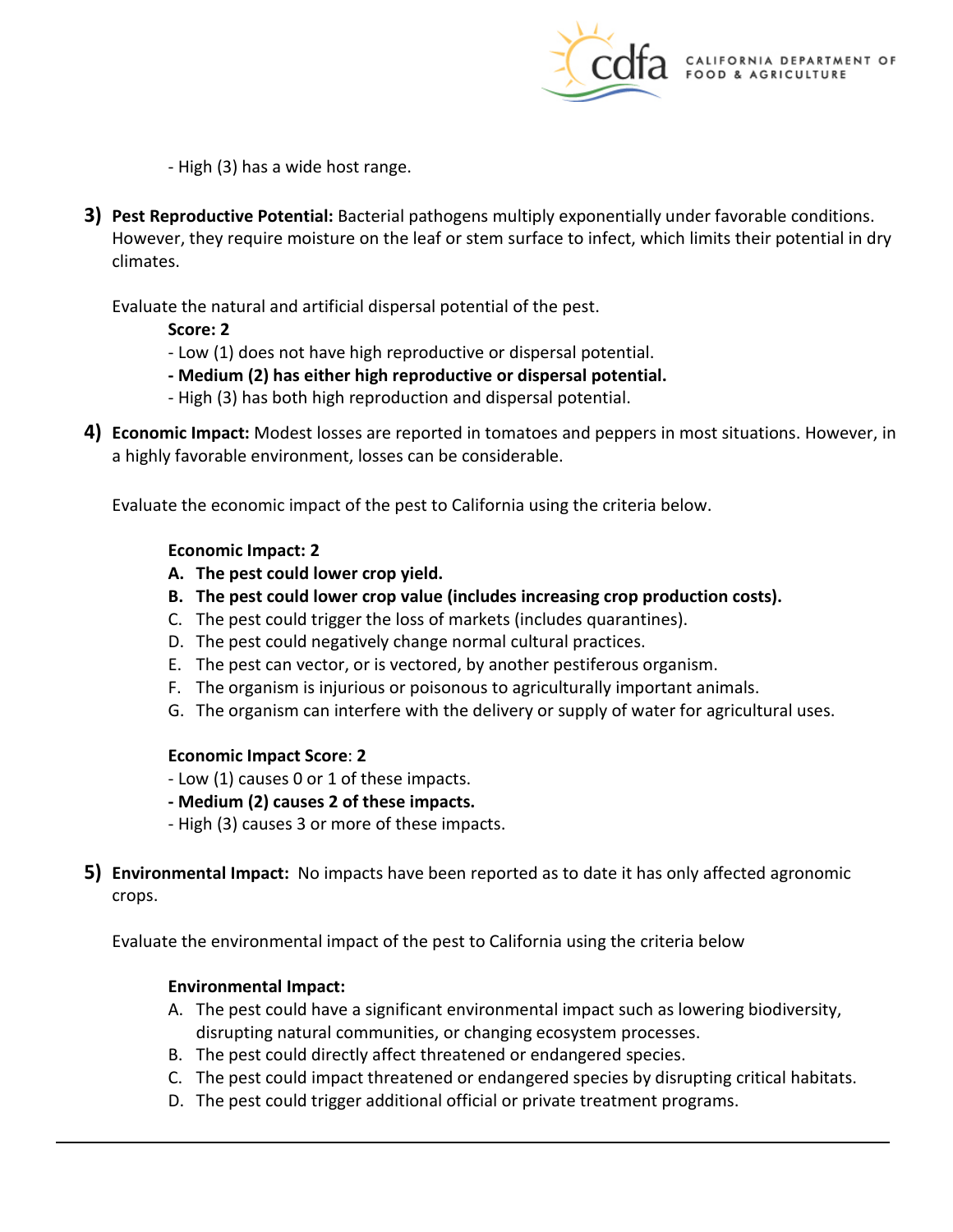

E. The pest significantly impacts cultural practices, home/urban gardening or ornamental plantings.

#### **Environmental Impact Score: 1**

- **- Low (1) causes none of the above to occur.**
- Medium (2) causes one of the above to occur.
- High (3) causes two or more of the above to occur.

### **Consequences of Introduction to California for** *Pseudomonas corrugata:* **Medium**

Add up the total score and include it here. **9**  -Low = 5-8 points **-Medium = 9-12 points**   $-High = 13-15$  points

**6) Post Entry Distribution and Survey Information**: Evaluate the known distribution in California. Only official records identified by a taxonomic expert and supported by voucher specimens deposited in natural history collections should be considered. Pest incursions that have been eradicated, are under eradication, or have been delimited with no further detections should not be included.

### *Evaluation is 'high***'**.

#### **Score: -3**

-Not established (0) Pest never detected in California or known only from incursions. **-**Low (-1) Pest has a localized distribution in California or is established in one suitable climate/host area (region).

-Medium (-2) Pest is widespread in California but not fully established in the endangered area, or pest established in two contiguous suitable climate/host areas.

**-High (-3) Pest has fully established in the endangered area, or pest is reported in more than two contiguous or non-contiguous suitable climate/host areas.** 

**7) The final score is** the consequences of introduction score minus the post entry distribution and survey information score: (Score)

*Final Score: Score of Consequences of Introduction – Score of Post Entry Distribution and Survey Information = 6* 

### **Uncertainty:**

*Pseudomonas mediterranea* is a closely related species that also causes pith necrosis on several hosts including cannabis and tomato. It was separated from *P. corrugata* by Catata et al. in 2002. Previous records of *P. corrugata* might now be classified as *P. mediterranea* and they may co-occur. *Pseudomonas mediterranea* is a B-rated pathogen known to be in California ([https://blogs.cdfa.ca.gov/Section3162/wp-content/uploads/2020/08/P-mediterranea\\_PRP\\_ADA.pdf](https://blogs.cdfa.ca.gov/Section3162/wp-content/uploads/2020/08/P-mediterranea_PRP_ADA.pdf))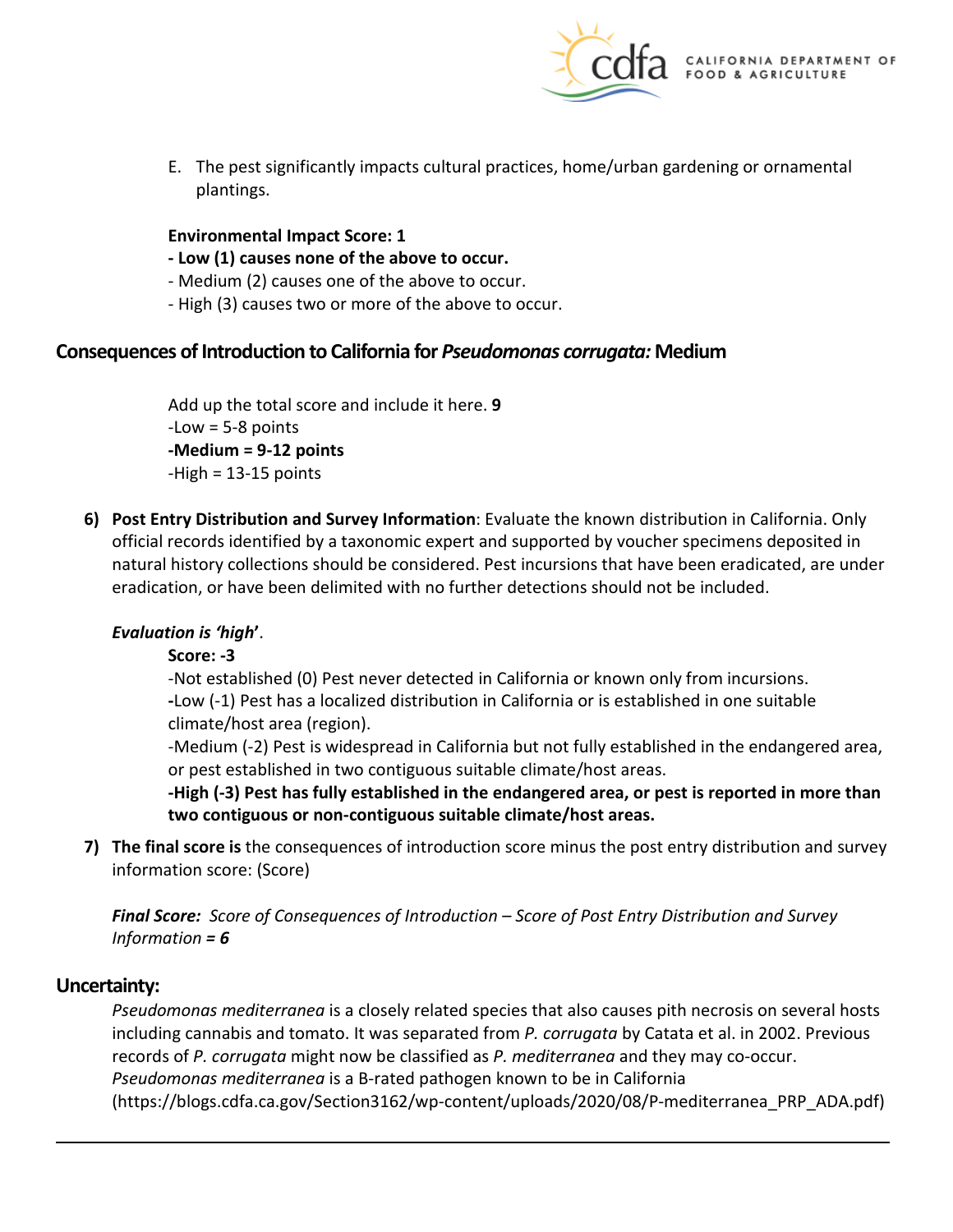

## **Conclusion and Rating Justification:**

Based on the evidence provided above the proposed rating for *Pseudomonas corrugata* is C.

### **References:**

Agrios, G. N. 2005. Plant Pathology, 5th Edition. Elsevier Academic Press. 922 pg

CABI Crop Production Compendium 2022. Pseudomonas corrugata <https://www.cabi.org/cpc/datasheet/44945> Accessed 3/2/22

Catara, V., 2007. *Pseudomonas corrugata*: plant pathogen and/or biological resource? Molecular plant pathology, 8(3), pp.233-244.

Catara, V., Sutra, L., Morineau, A., Achouak, W., Christen, R. and Gardan, L., 2002. Phenotypic and genomic evidence for the revision of *Pseudomonas corrugata* and proposal of *Pseudomonas mediterranea* sp. nov. International Journal of Systematic and Evolutionary Microbiology, 52(5), pp.1749-1758.

Cirvilleri G., Bella P., La Rosa R., Catara V. 2008 Internalization and Survival of *Pseudomonas corrugata* from Flowers to Fruits and Seeds of Tomato Plants. In: Fatmi M. et al. (eds) Pseudomonas syringae Pathovars and Related Pathogens – Identification, Epidemiology and Genomics. Springer, Dordrecht.

Davis, R. M., Miyao, G., Subbarao, K. V., Stapleton, J. J., Aegerter, B. J. 2013. UC IPM Pest Management Guidelines: Tomato. Tomato Pith Necrosis. UC ANR Publication 3470.

Jones, J.B., Jones, J.P., Stall, R.E. and Miller, J.W., 1983. Occurrence of stem necrosis on field-grown tomatoes incited by *Pseudomonas corrugata* in Florida. Plant disease, 67(4), pp.425-426.

Jones, J. B., Zitter, T. A., Momol, T. M and Miller, S.A. 2016. Compendium of tomato diseases and pests, second edition. APS press

Lai, M. I., Opgenorth, D. C., White, J. B. 1983.Occurrence of *Pseudomonas corrugata* on tomato in California. Plant disease. Jan 1;67(1):110-2.

Rodriguez-Alvarado, G., Holguín-Peña, J., Ochoa-Alvarez, N., Fernandez-Pavia, S.P. and Geraldo-Verdugo, J.A., 2002. *Pseudomonas corrugata* Causing Pith Necrosis on Tomato Plants in Baja California Sur, México. Plant Disease, 86(5), pp.563-563.

Scarlett, C.M., Fletcher, J.T., Roberts, P. and Lelliott, R.A., 1978. Tomato pith necrosis caused by *Pseudomonas corrugata* n. sp. Annals of applied Biology, 88(1), pp.105-114.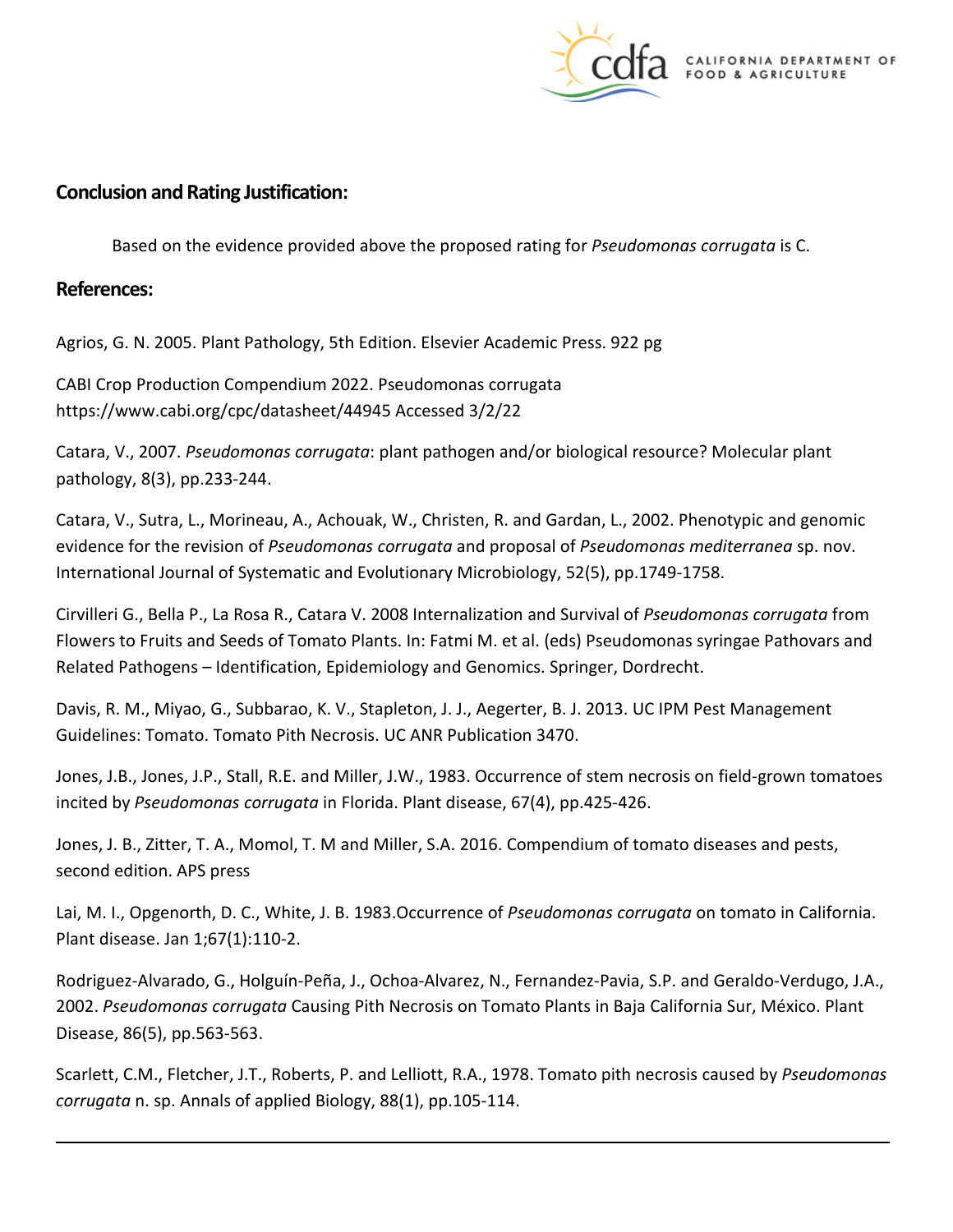

Trantas, E.A., Sarris, P.F., Pentari, M.G., Mpalantinaki, E.E., Ververidis, F.N. and Goumas, D.E., 2015. Diversity among *Pseudomonas corrugata* and *Pseudomonas mediterranea* isolated from tomato and pepper showing symptoms of pith necrosis in Greece. Plant Pathology, 64(2), pp.307-318.

Xu, X., Baysal-Gurel, F. and Miller, S.A., 2013. First report of tomato pith necrosis caused by *Pseudomonas mediterranea* in the United States and *P. corrugata* in Ohio. Plant disease, 97(7), pp.988.

### **Responsible Party:**

Heather J. Scheck, Primary Plant Pathologist/Nematologist, CDFA/PHPPS ECOPERS, 1220 N St Rm 221, Sacramento, CA 95814 Phone: (916) 654-1017, [permits\[@\]cdfa.ca.gov](https://permits[@]cdfa.ca.gov).

# **\*Comment Period: 04/12/2022 through 05/27/2022**

## **\*NOTE:**

You must be registered and logged in to post a comment. If you have registered and have not received the registration confirmation, please contact us at [permits\[@\]cdfa.ca.gov](https://permits[@]cdfa.ca.gov).

### **Comment Format:**

 $\div$  Comments should refer to the appropriate California Pest Rating Proposal Form subsection(s) being commented on, as shown below.

#### **Example Comment:**

Consequences of Introduction: 1. Climate/Host Interaction: [Your comment that relates to "Climate/Host Interaction" here.]

- Posted comments will not be able to be viewed immediately.
- $\clubsuit$  Comments may not be posted if they:

Contain inappropriate language which is not germane to the pest rating proposal;

Contains defamatory, false, inaccurate, abusive, obscene, pornographic, sexually oriented, threatening, racially offensive, discriminatory or illegal material;

Violates agency regulations prohibiting sexual harassment or other forms of discrimination;